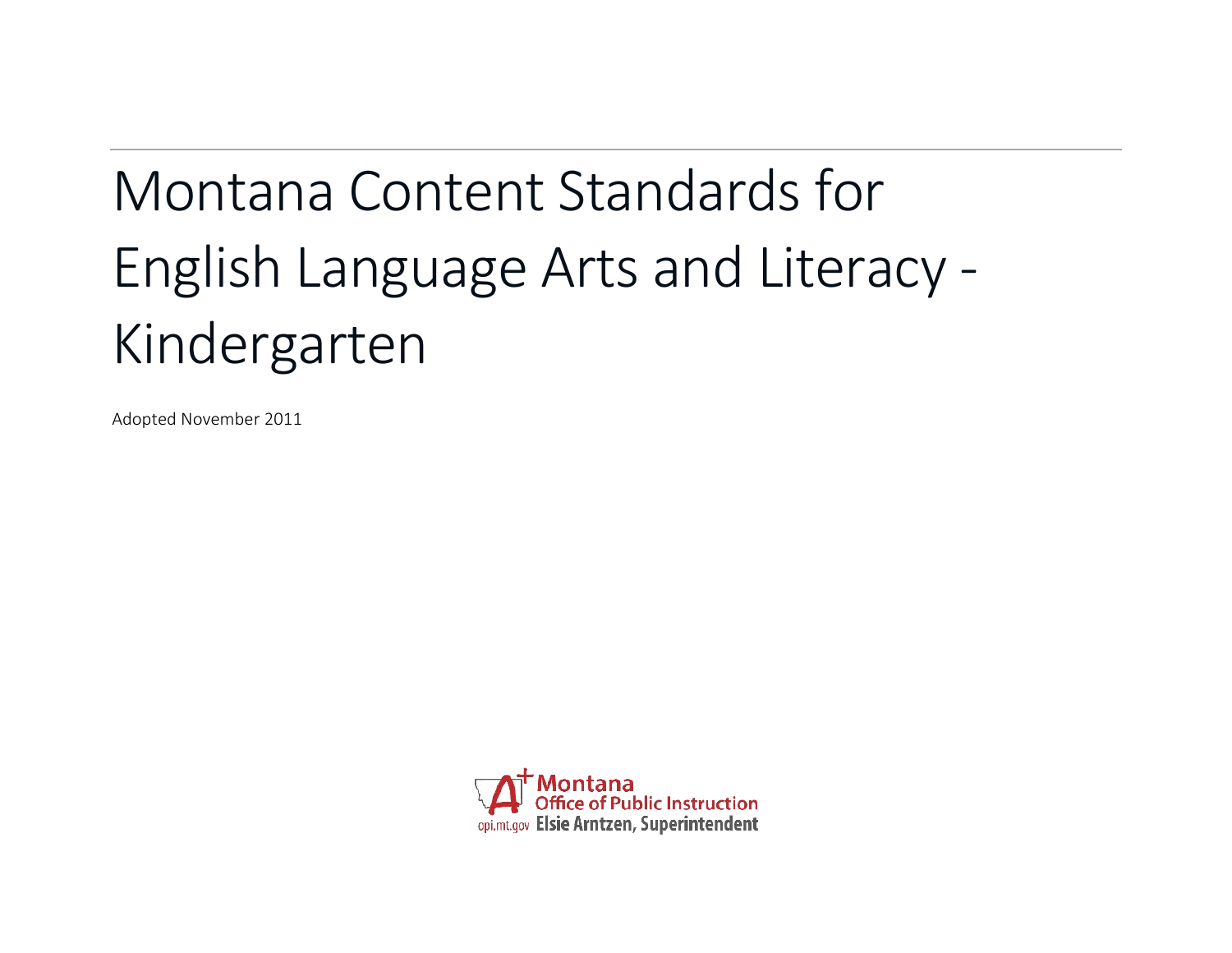# Contents

| $\label{f:1} \mbox{Introduction} \,\, \ldots \,\, \ldots \,\, \ldots \,\, \ldots \,\, \ldots \,\, \ldots \,\, \ldots \,\, \ldots \,\, \ldots \,\, \ldots \,\, \ldots \,\, \ldots \,\, \ldots \,\, \ldots \,\, \ldots \,\, \ldots \,\, \ldots \,\, \ldots \,\, \ldots \,\, \ldots \,\, \ldots \,\, \ldots \,\, \ldots \,\, \ldots \,\, \ldots \,\, \ldots \,\, \ldots \,\, \ldots \,\, \ldots \,\, \ldots \,\, \ldots \,\, \ldots \,\, \ldots \,\, \ldots \,\,$ |  |
|----------------------------------------------------------------------------------------------------------------------------------------------------------------------------------------------------------------------------------------------------------------------------------------------------------------------------------------------------------------------------------------------------------------------------------------------------------------|--|
|                                                                                                                                                                                                                                                                                                                                                                                                                                                                |  |
|                                                                                                                                                                                                                                                                                                                                                                                                                                                                |  |
|                                                                                                                                                                                                                                                                                                                                                                                                                                                                |  |
|                                                                                                                                                                                                                                                                                                                                                                                                                                                                |  |
|                                                                                                                                                                                                                                                                                                                                                                                                                                                                |  |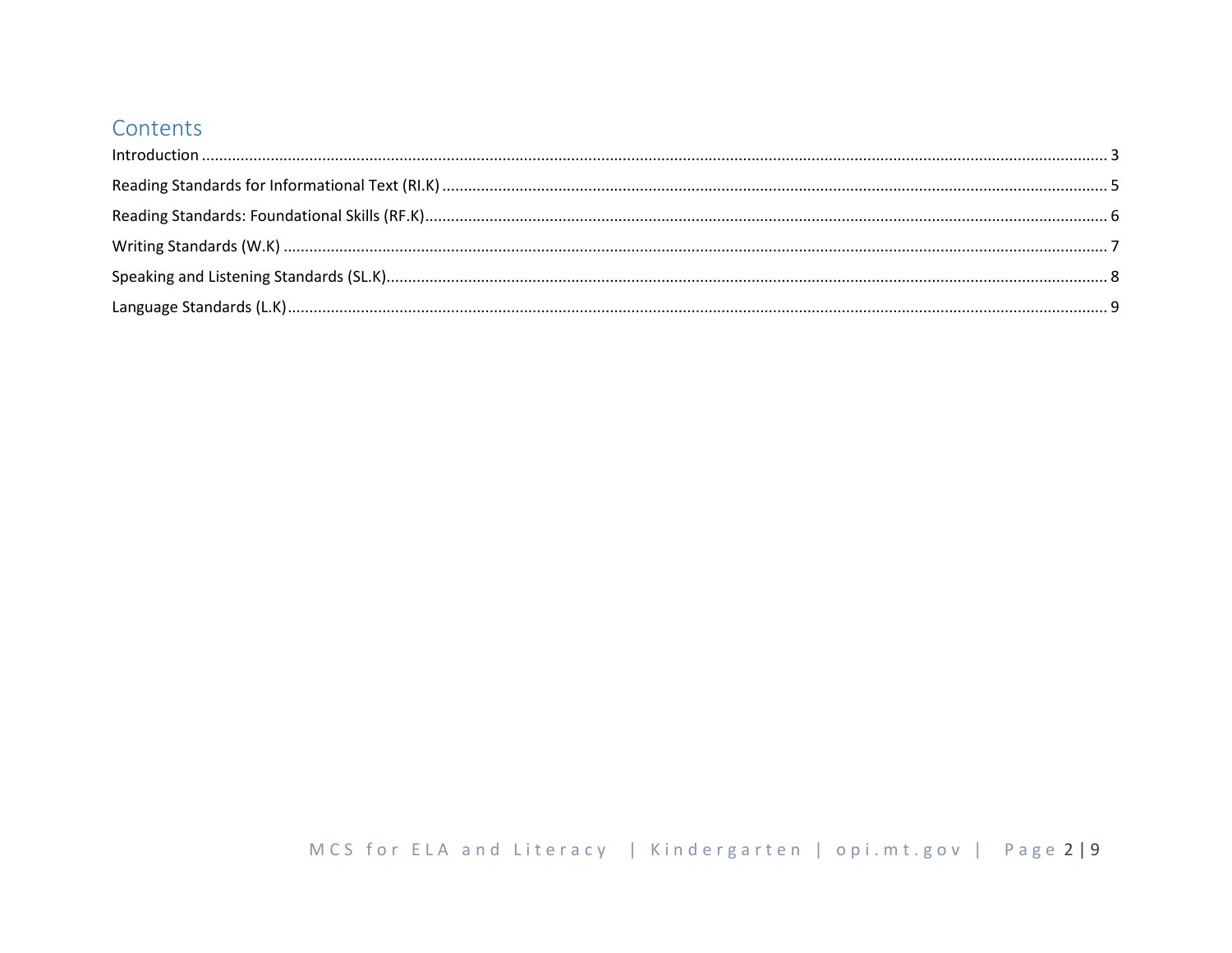## <span id="page-2-0"></span>Introduction

This guide outlines the Montana Content Standards for kindergarten students in English Language Arts. This is a grade-specific look at the standards. A grade-by-grade level progression is available in a separate document, *Montana Content Standards for English Language Arts and Literacy*.

Adopted in November 2011, the standards provide a framework for literacy not only in English Language Arts, but across content areas in history/social studies, science, and technical subjects. Just as students must learn literacy skills and conceptual understandings to be college and career ready, they must be able to read, write, speak, listen, and use language effectively in a variety of content areas. Students who meet the standards develop the skills in reading, writing, speaking, and listening that are the foundation for any creative and purposeful expression in language. This guide provides resources and guidance to educators as they align their curriculum to these standards. These standards reflect the constitutional mandate that all educators must provide instruction including the distinct and unique heritage and contemporary contributions of American Indians in a culturally responsive manner (See [IEFA; MCA 20-1-501 Article X;](http://www.opi.mt.gov/PDF/IndianEd/Resources/ArticleX_IEFA.pdf) resources; and materials).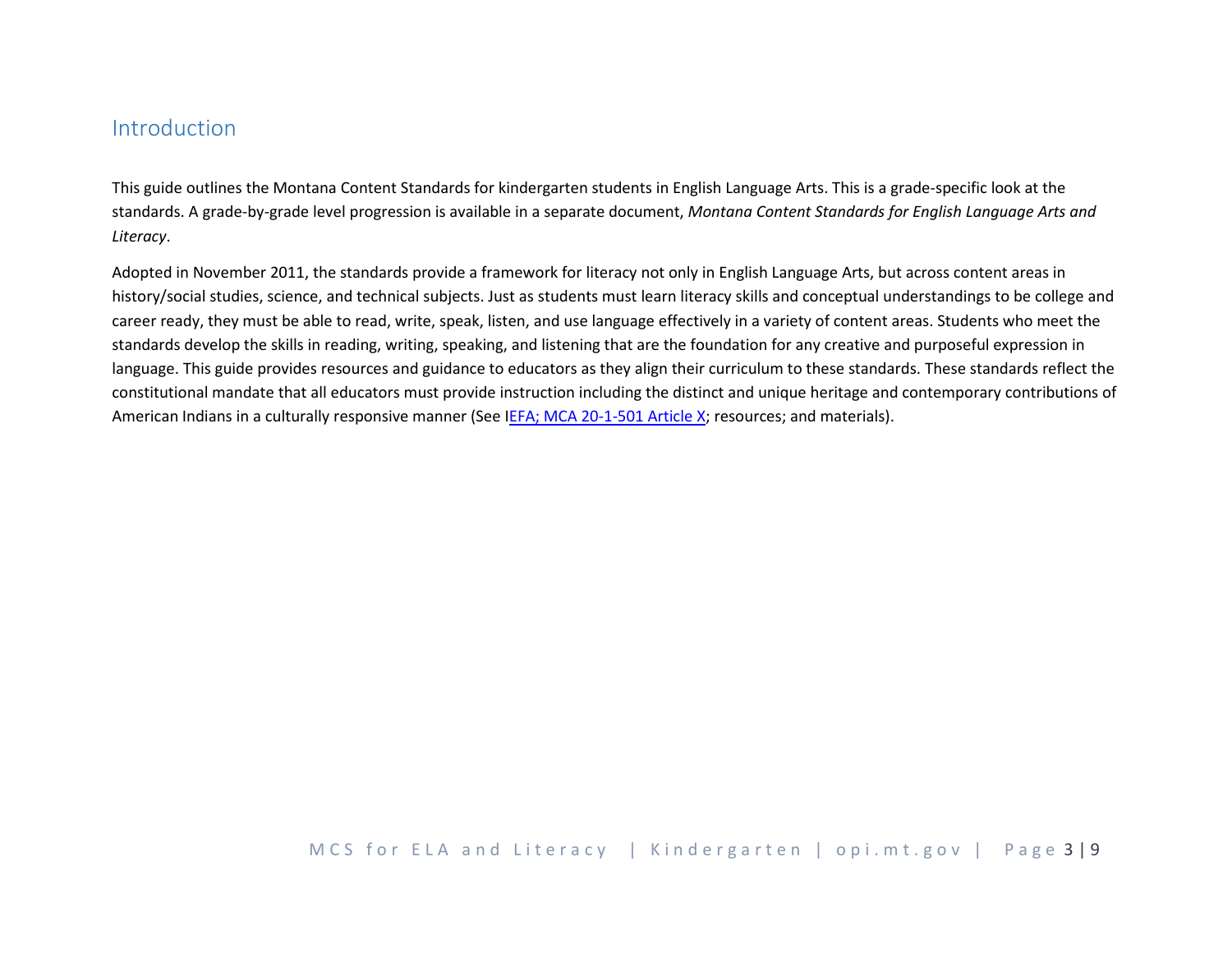## **Reading Standards for Literature (RL.K)**

## **Key Ideas and Details** RL.K.1 With prompting and support, ask and answer questions about key details in a text. RL.K.2 With prompting and support, retell familiar stories, including key details and include stories by and about American Indians. RL.K.3 With prompting and support, identify characters, settings, and major events in a story. **Craft and Structure** RL.K.4 Ask and answer questions about unknown words in a text. RL.K.5 Recognize common types of texts (e.g., storybooks, poems). RL.K.6 With prompting and support, name the author and illustrator of a story and define the role of each in telling the story. **Integration of Knowledge and Ideas** RL.K.7 With prompting and support, describe the relationship between illustrations and the story in which they appear (e.g., what moment in a story an illustration depicts). RL.K.8 (Not applicable to literature) RL.K.9 With prompting and support, compare and contrast the adventures and experiences of characters in familiar stories including American Indian stories. **Range of Reading and Level of Text Complexity** RL.K.10 Actively engage in group reading activities with purpose and understanding.

MCS for ELA and Literacy | Kindergarten | opi.mt.gov | Page 4 | 9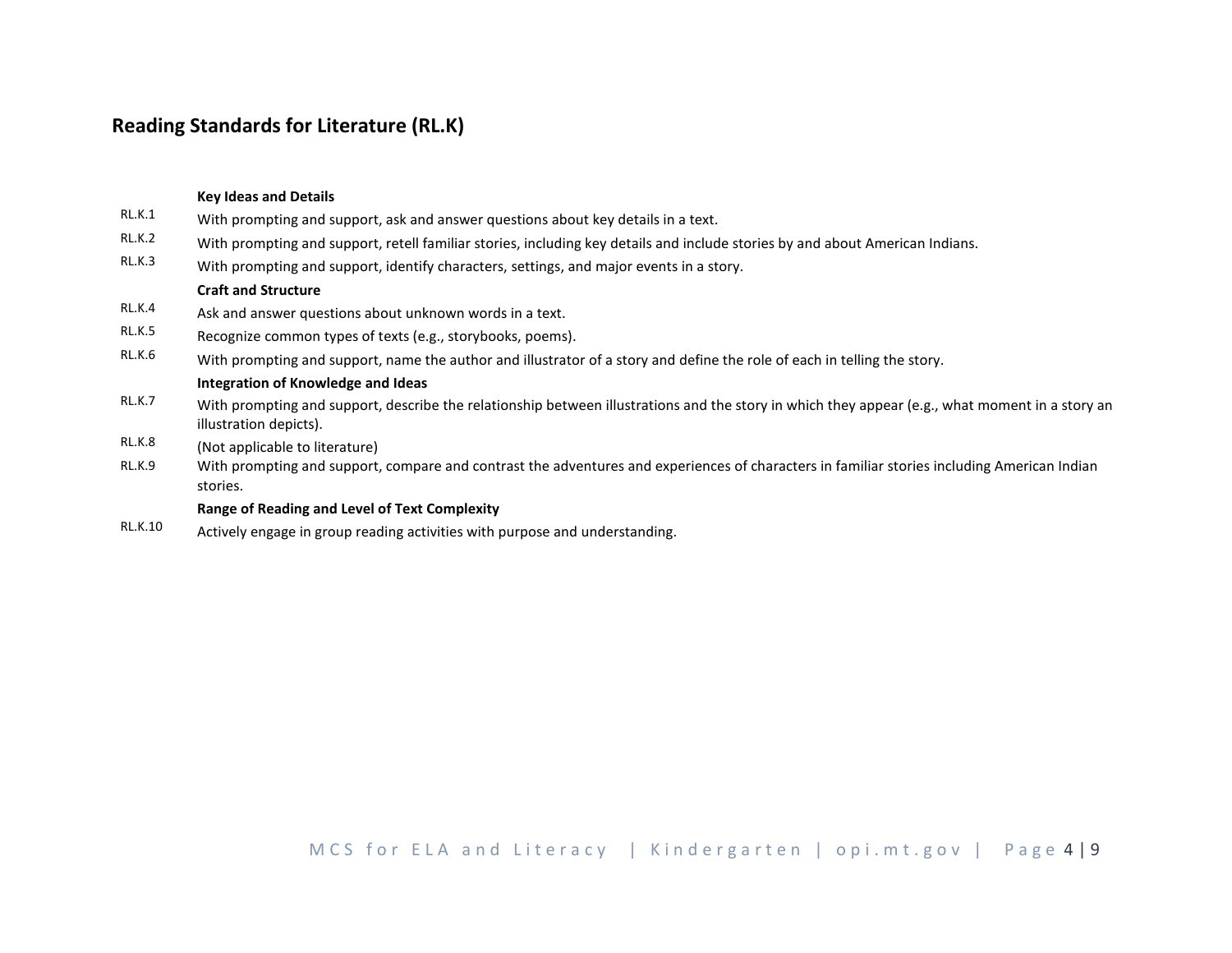# <span id="page-4-0"></span>Reading Standards for Informational Text (RI.K)

#### **Key Ideas and Details**

- RI.K.1 With prompting and support, ask and answer questions about key details in a text.
- RI.K.2 With prompting and support, identify the main topic and retell key details of a text.
- RI.K.2 With prompting and support, describe the connection between two individuals, events, ideas, or pieces of information in a text and include texts by and about American Indians.

#### **Craft and Structure**

- RI.K.4 With prompting and support, ask and answer questions about unknown words in a text and recognize words and phrases with cultural significance to American Indians.
- RI.K.5 Identify the front cover, back cover, and title page of a book.
- RI.K.6 Name the author and illustrator of a text and define the role of each in presenting the ideas or information in a text.

#### **Integration of Knowledge and Ideas**

- With prompting and support, describe the relationship between illustrations and the text in which they appear (e.g., what person, place, thing, or idea in the text an illustration depicts).
- RI.K.8 With prompting and support, identify the reasons an author gives to support points in a text.
- With prompting and support, identify basic similarities in and differences between two texts on the same topic (e.g., in illustrations, descriptions, or procedures).

#### **Range of Reading and Level of Text Complexity**

RI.K.10 Actively engage in group reading activities with purpose and understanding.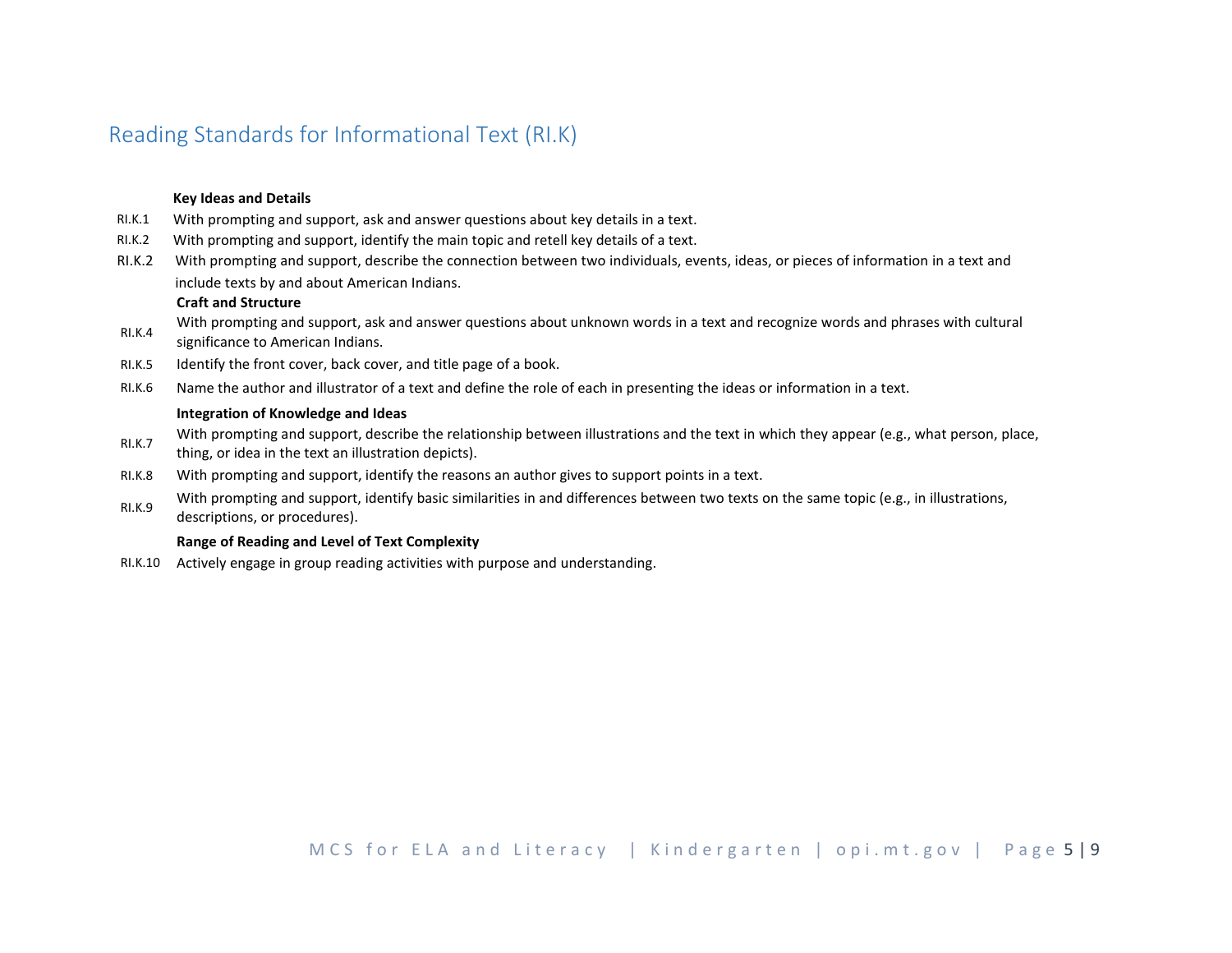## <span id="page-5-0"></span>Reading Standards: Foundational Skills (RF.K)

#### **Print Concepts**

- RF.K.1 Demonstrate understanding of the organization and basic features of print.
- RF.K.1.a Follow words from left to right, top to bottom, and page by page.
- RF.K.1.b Recognize that spoken words are represented in written language by specific sequences of letters.
- RF.K.1.c Understand that words are separated by spaces in print.
- RF.K.1.d Recognize and name all upper- and lowercase letters of the alphabet.

#### **Phonological Awareness**

- RF.K.2 Demonstrate understanding of spoken words, syllables, and sounds (phonemes).
- RF.K.2.a Recognize and produce rhyming words.
- RF.K.2.b Count, pronounce, blend, and segment syllables in spoken words.
- RF.K.2.c Blend and segment onsets and rimes of single-syllable spoken words.
- RF.K.2.d Isolate and pronounce the initial, medial vowel, and final sounds (phonemes) in three-phoneme (consonant-vowel-consonant, or CVC) words.
- RF.K.2.e Add or substitute individual sounds (phonemes) in simple, one-syllable words to make new words.

#### **Phonics and Word Recognition**

- RF.K.3 Know and apply grade-level phonics and word analysis skills in decoding words.
- RF.K.3.a Demonstrate basic knowledge of one-to-one letter-sound correspnodences by producing the primary or many of the most frequent sound for each consonant.
- RF.K.3.b Associate the long and short sounds with common spellings (graphemes) for the five major vowels.
- RF.K.3.c Read common high-frequency words by sight (e.g., *the, of, to, you, she, my, is, are, do, does*).
- RF.K.3.d Distinguish between similarly spelled words by identifying the sounds of the letters that differ.

#### **Fluency**

RF.K.4 Read emergent-reader texts with purpose and understanding.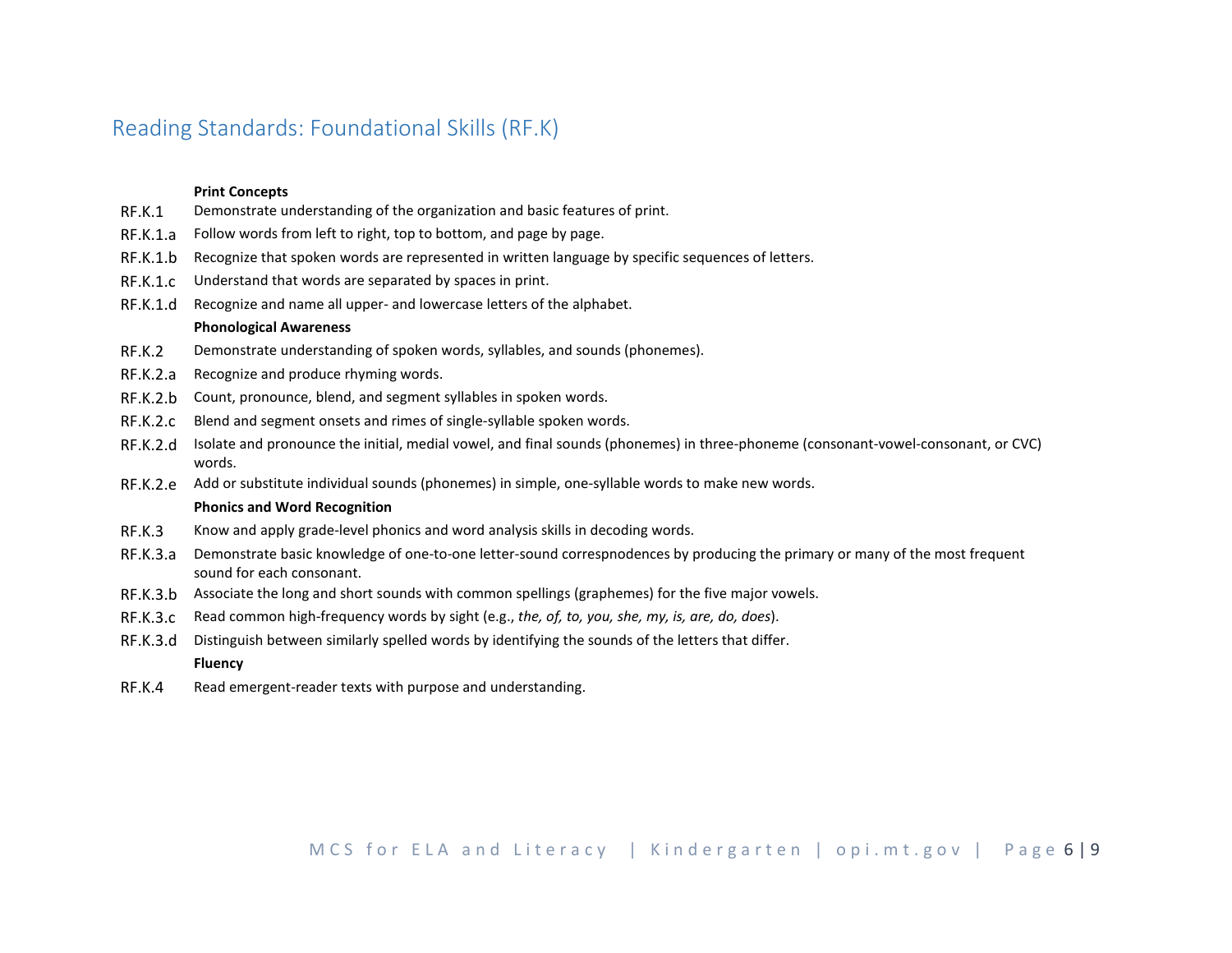# <span id="page-6-0"></span>Writing Standards (W.K)

#### **Text Types and Purposes**

- RW<sub>K1</sub> Use a combination of drawing, dictating, and writing to compose opinion pieces in which they tell a reader the topic or the name of the book they are writing about and state an opinion or preference about the topic or book (e.g., *My favorite book is* . . .).
- $R$ W $K$ 2 Use a combination of drawing, dictating, and writing to compose informative/explanatory texts in which they name what they are writing about and supply some information about the topic.
- RW.K.3 Use a combination of drawing, dictating, and writing to narrate a single event or several loosely linked events, tell about the events in the order in which they occurred, and provide a reaction to what happened.

#### **Production and Distribution of Writing**

- RW.K.4 Begins in grade 3
- RW.K.5 With guidance and support from adults, respond to questions and suggestions from peers and add details to strengthen writing as needed.
- RW.K.6 With guidance and support from adults, explore a variety of digital tools to produce and publish writing, including in collaboration with peers.

#### **Research to Build and Present Knowledge**

- RW.K.7 Participate in shared research and writing projects (e.g., explore a number of books by a favorite author and express opinions about them) and include sources by and about American Indians.
- RW.K.8 With guidance and support from adults, recall information from experiences or gather information from provided sources to answer a question and include sources by and about American Indians.
- RW.K.9 Begins in grade 3
- RW.K.10 Begins in grade 3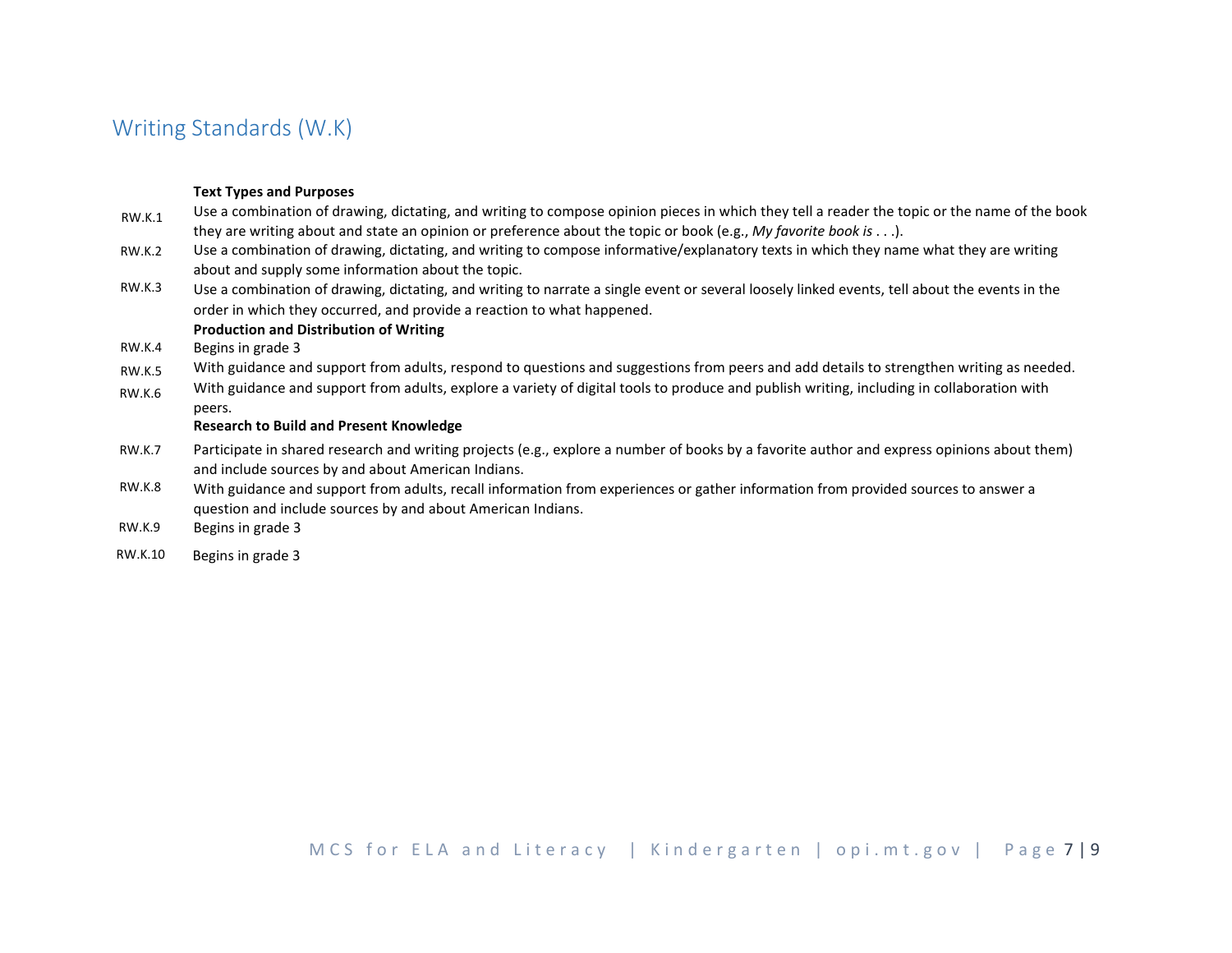# <span id="page-7-0"></span>Speaking and Listening Standards (SL.K)

#### **Comprehension and Collaboration**

- SL.K.1 Participate in collaborative conversations with diverse partners about kindergarten topics and texts with peers and adults in small and larger groups.
- SL.K.1.a Follow agreed-upon rules for discussions (e.g., listening to others and taking turns speaking about the topics and texts under discussion).
- SL.K.1.b Continue a conversation through multiple exchanges.
- SL.K.2 Confirm understanding of a text read aloud or information presented orally or through other media by asking and answering questions about key details and requesting clarification if something is not understood.
- SL.K.3 Ask and answer questions in order to seek help, get information, or clarify something that is not understood. **Presentation of Knowledge and Ideas**
- SL.K.4 Describe familiar people, places, things, and events and, with prompting and support, provide additional detail.
- SL.K.5 Add drawings or other visual displays to descriptions as desired to provide additional detail.
- SL.K.6 Speak audibly and express thoughts, feelings, and ideas clearly.